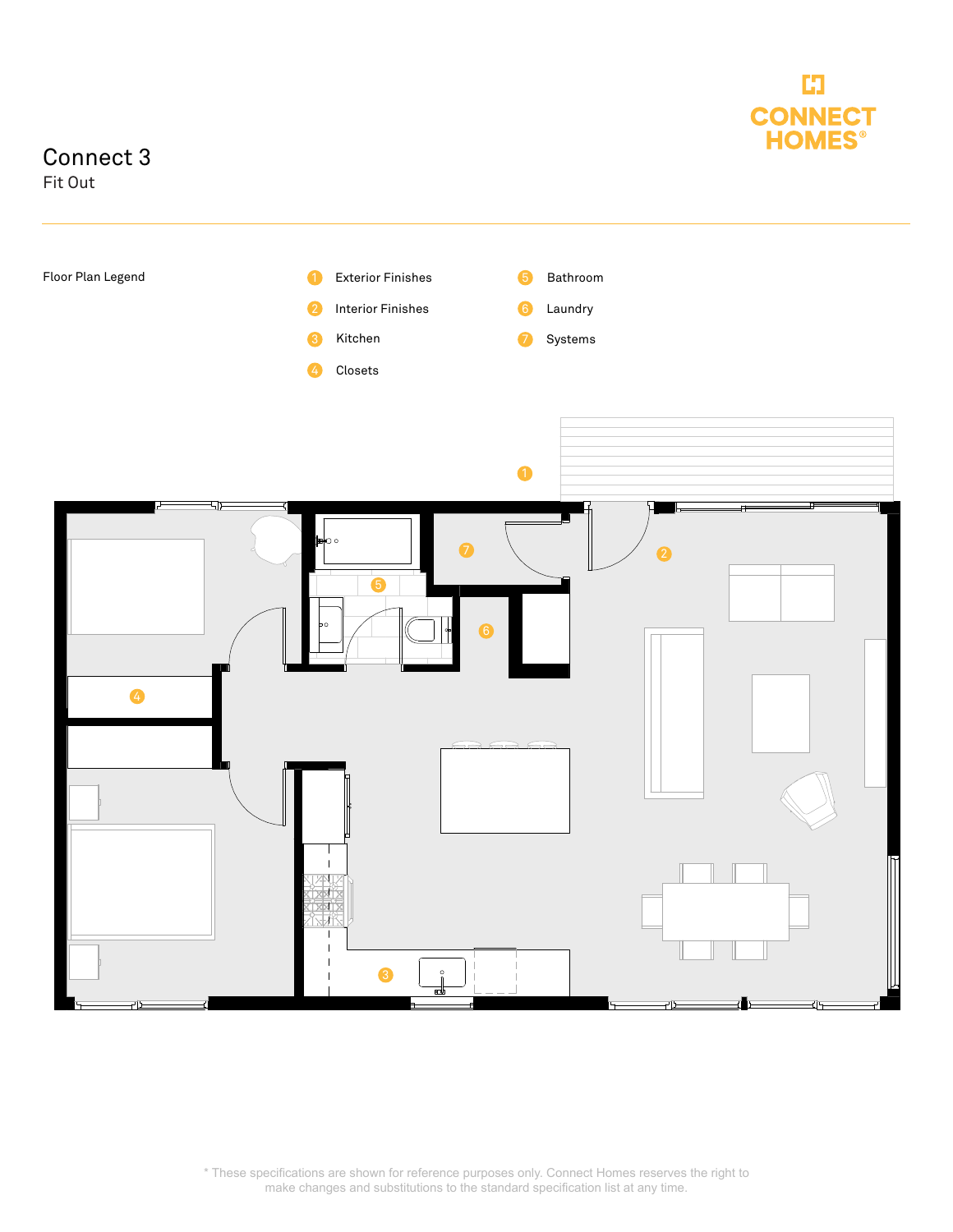

| Connect 3                     |                                        | Included Option in Base Price                                                                                                                                                              |
|-------------------------------|----------------------------------------|--------------------------------------------------------------------------------------------------------------------------------------------------------------------------------------------|
| Fit Out                       |                                        | Upgrade Option at Additional Cost                                                                                                                                                          |
|                               |                                        | NOTE: PRODUCT MODEL STANDARDS ARE SUBJECT TO CHANGE BASED ON<br>AVAILABILITY IN TIME OF PRODUCTION. ADDITIONALLY, ANY UPGRADES BEYOND<br>CONNECT HOMES STANDARDS MAY CAUSE FURTHER DELAYS. |
| <b>Exterior Finishes</b><br>1 | <b>Steel Frames</b>                    | X<br>Heavy Gauge Steel Frame Module; The basis for prefab system                                                                                                                           |
|                               | <b>Metal Siding</b>                    | X<br>1" T4 Profile, Kynar Finish, [Standard Color]<br>1" T4 Profile, Kynar Finish, [Upgrade Color]                                                                                         |
|                               | <b>Wood Siding</b>                     | STK Cedar 1x6 T&G, Sherwin-Williams WoodScapes Semi-Transparent or Solid<br>X<br>Stain, [Color]                                                                                            |
|                               | <b>Metal Trim</b>                      | X<br>Kynar Finish, to match Siding Color<br>Upgrade: [Other Color]                                                                                                                         |
|                               | Decking                                | Fijian Mahogany, with Sherwin-Williams SuperDeck Semi-Transparent or Solid<br>X<br>Stain, [Color]<br>Upgrade: Trex Composite Decking, [Line], [Color]                                      |
|                               | Exterior Doors,<br>Windows             | All Weather Architectural Aluminum Doors & Windows, Finish: Bronze Anodized,<br>X<br>Class I<br>Upgrade: Windows to Doors, Additional Windows/Doors, Changed Windows/Doors<br><b>Types</b> |
|                               | Awnings                                | X<br>None<br>Aluminum Powder Coated Assembly, [Size], [Color]                                                                                                                              |
|                               | <b>Connect Covered Deck</b>            | X<br>None<br>320 SF covered deck module                                                                                                                                                    |
|                               | <b>Connect Covered Deck</b><br>Ceiling | STK Cedar 1x6 T&G, Sherwin-Williams WoodScapes Semi-Transparent or Solid<br>X<br>Stain, [Color]                                                                                            |
|                               | <b>Exterior Ceiling Light</b>          | $\boldsymbol{\mathsf{X}}$<br>None<br>Upgrade: Kuzco Lamar EC19408 Outdoor LED Downlight, Black                                                                                             |
|                               | <b>Exterior Wall Light</b>             | X<br>Hinkley Atlantis 1646 Outdoor LED Downlight, Satin Black                                                                                                                              |
|                               | <b>Outdoor Receptacle</b>              | Taymac Weatherproof Cover, Finish: Grey<br>$\boldsymbol{\mathsf{X}}$                                                                                                                       |
|                               | Roof Material                          | 60 Mil Single Ply Membrane, White<br>X                                                                                                                                                     |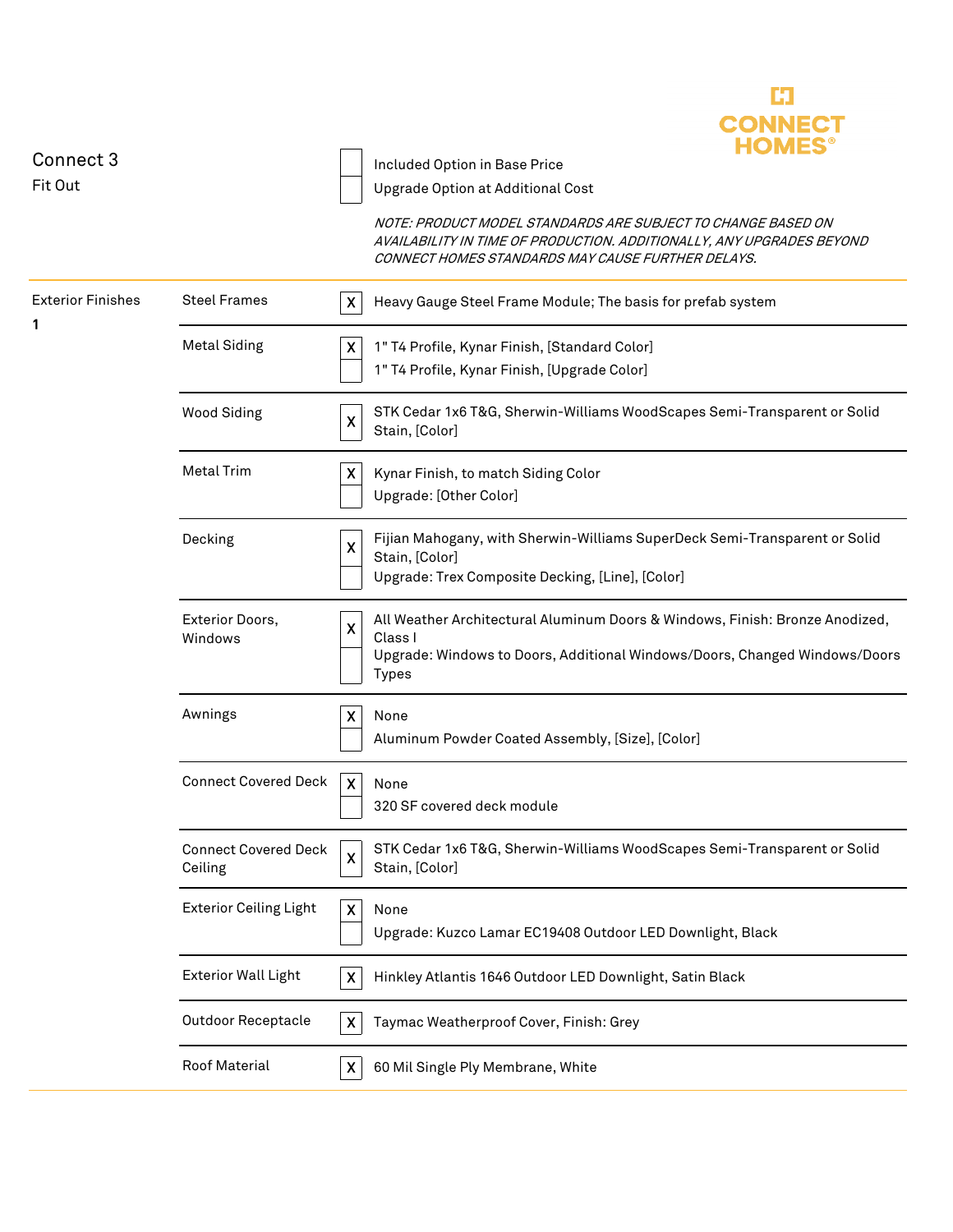

| Connect 3                |                            | Included Option in Base Price                                                                                                                                                              |
|--------------------------|----------------------------|--------------------------------------------------------------------------------------------------------------------------------------------------------------------------------------------|
| Fit Out                  |                            | Upgrade Option at Additional Cost                                                                                                                                                          |
|                          |                            | NOTE: PRODUCT MODEL STANDARDS ARE SUBJECT TO CHANGE BASED ON<br>AVAILABILITY IN TIME OF PRODUCTION. ADDITIONALLY, ANY UPGRADES BEYOND<br>CONNECT HOMES STANDARDS MAY CAUSE FURTHER DELAYS. |
| <b>Interior Finishes</b> | Ceiling Height             | $8' - 53/4"$<br>X.                                                                                                                                                                         |
| $\mathbf{2}$             |                            | Upgrade: 8' - 11 3/4"                                                                                                                                                                      |
|                          | Flooring                   | $\boldsymbol{\mathsf{X}}$<br>Reward Flooring, Costa or Crown Collection, [Finish]                                                                                                          |
|                          | <b>Wall Paint Cover</b>    | Sherwin-Williams, Pure White SW 7005<br>X                                                                                                                                                  |
|                          |                            | Upgrade: [Other Color]                                                                                                                                                                     |
|                          | <b>Interior Door Lever</b> | X<br>Omnia, Brushed Stainless Steel                                                                                                                                                        |
|                          | Recessed Lighting          | $\boldsymbol{X}$<br>Recessed LED, White Trim, White Baffle                                                                                                                                 |
|                          | Dimmers                    | Lutron Caseta WiFi dimmers at Living, Dining, and Kitchen; Standard switches in<br>X<br>all other rooms                                                                                    |
|                          | Outlets, Data Jacks        | X<br>Leviton Decora Series, White                                                                                                                                                          |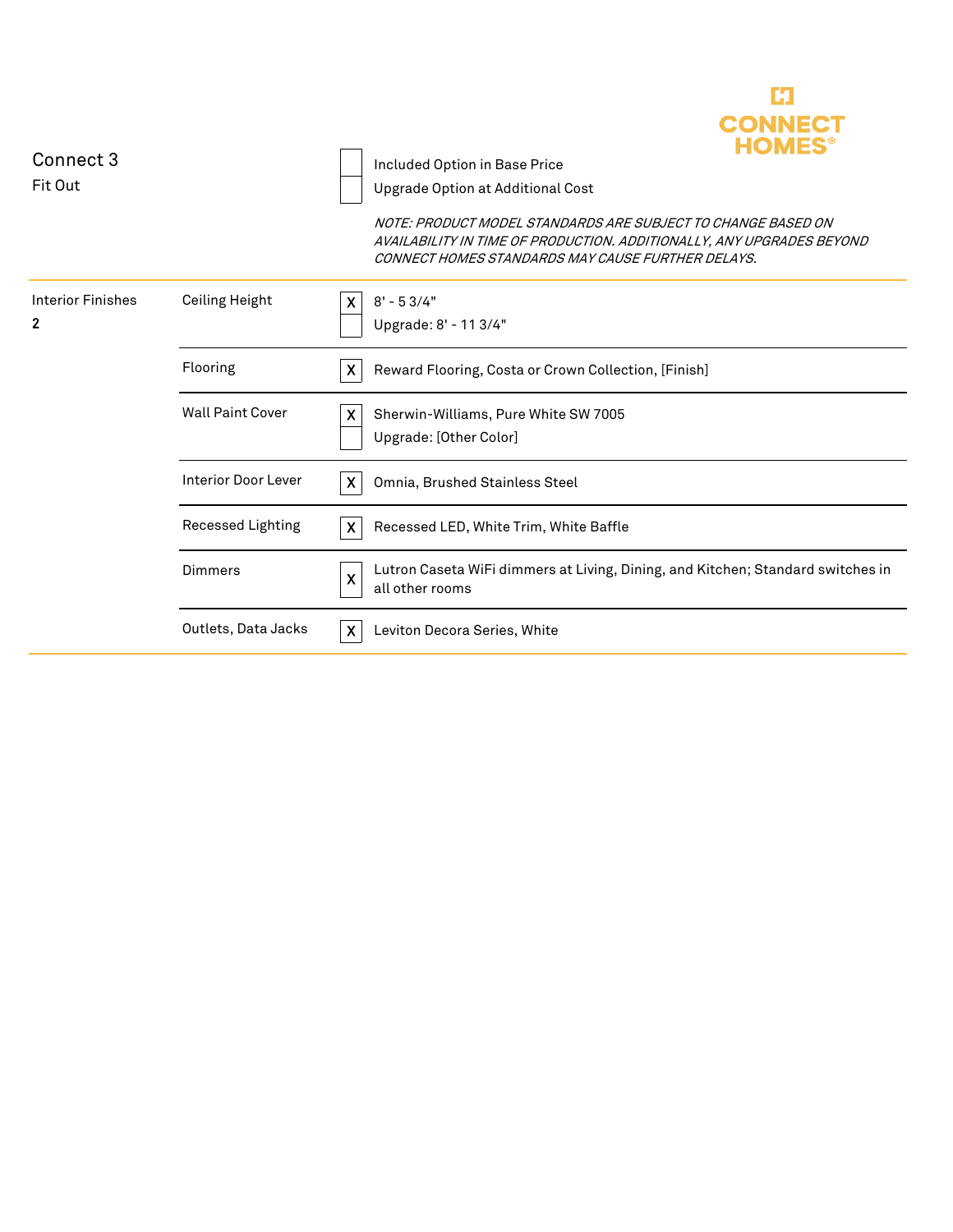

| Connect 3<br>Fit Out |                  | Included Option in Base Price<br>Upgrade Option at Additional Cost                                                                                                                         |
|----------------------|------------------|--------------------------------------------------------------------------------------------------------------------------------------------------------------------------------------------|
|                      |                  | NOTE: PRODUCT MODEL STANDARDS ARE SUBJECT TO CHANGE BASED ON<br>AVAILABILITY IN TIME OF PRODUCTION. ADDITIONALLY, ANY UPGRADES BEYOND<br>CONNECT HOMES STANDARDS MAY CAUSE FURTHER DELAYS. |
| Kitchen<br>3         | Countertops      | Caesarstone, Group A: [Color]<br>X<br>Upgrade: [Other Group]                                                                                                                               |
|                      | Backsplash       | $\boldsymbol{\mathsf{X}}$<br>Daltile Linear 2x8, Stacked Bond, Vertical, Finish:<br>Upgrade: Daltile Classic 2x8, Stacked Bond, Vertical, Finish:                                          |
|                      | Casework         | $\boldsymbol{\mathsf{X}}$<br>IKEA Sektion, Häggeby White Fronts, Billsbro Handles<br>Upgrade: [Other IKEA Fronts]                                                                          |
|                      | Range            | X<br>KitchenAid Pro Series 30" 5-Burner Gas Range, Stainless Steel (KSGG700ESS)<br>Upgrade: [Other Model]                                                                                  |
|                      | Refrigerator     | KitchenAid Pro Series 20cu/ft, Stainless Steel (KRFC300ESS or current)<br>X<br>Upgrade: [Other Make, Model]                                                                                |
|                      | <b>Hood Vent</b> | $\boldsymbol{\mathsf{X}}$<br>IKEA Utdragbar Under Cabinet 30-inch Hood Extractor<br>Upgrade: [Other Make, Model]                                                                           |
|                      | Dishwasher       | $\boldsymbol{\mathsf{X}}$<br>KitchenAid Pro Series 46 dBA, Stainless Steel (KDTE104ESS or current)<br>Upgrade: [Other Make, Model]                                                         |
|                      | Garbage Disposal | $\boldsymbol{X}$<br>InSinkErator Evolution Compact with Air Switch                                                                                                                         |
|                      | Kitchen Sink     | X<br>Kraus 30" Undermount Sink, Stainless Steel (KHU100-30)<br>Upgrade: [Other Make, Finish]                                                                                               |
|                      | Faucet           | $\boldsymbol{\mathsf{X}}$<br>Grohe Concetto Single-Handle Kitchen Faucet (#31453001), Chrome<br>Upgrade: [Other Make, Finish]                                                              |
|                      | Kitchen Island   | X<br>Kitchen Island Knee Wall Finish: Painted Drywall<br>Upgrade: Wood Flooring Finish                                                                                                     |
| Closets<br>4         | Entry            | X<br><b>IKEA Pax Wardrobe: Forsand White</b><br>IKEA Pax Wardrobe: [Other Finish]                                                                                                          |
|                      | Bedrooms         | X<br>IKEA Pax Wardrobe: Forsand White<br>IKEA Pax Wardrobe: [Other Finish]                                                                                                                 |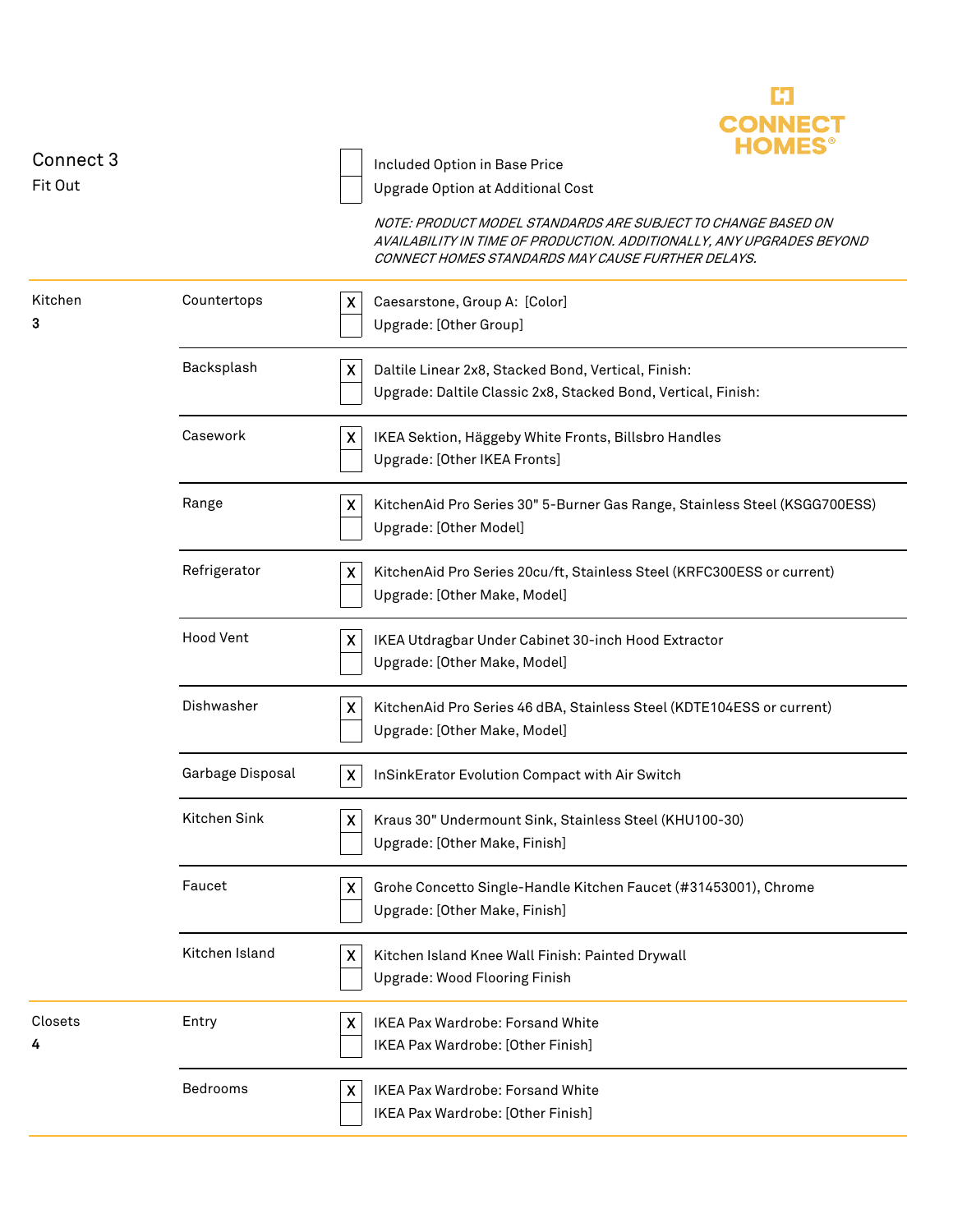|               |                          | <b>HOMES</b>                                                                                                                                                                                                               |
|---------------|--------------------------|----------------------------------------------------------------------------------------------------------------------------------------------------------------------------------------------------------------------------|
| Connect 3     |                          | Included Option in Base Price                                                                                                                                                                                              |
| Fit Out       |                          | Upgrade Option at Additional Cost                                                                                                                                                                                          |
|               |                          | NOTE: PRODUCT MODEL STANDARDS ARE SUBJECT TO CHANGE BASED ON<br>AVAILABILITY IN TIME OF PRODUCTION. ADDITIONALLY, ANY UPGRADES BEYOND<br>CONNECT HOMES STANDARDS MAY CAUSE FURTHER DELAYS.                                 |
| Bathroom<br>5 | Sink & Vanity            | IKEA Odensvik 32 5/8" Single Sink, with Godmorgon 31 1/2" Two-Drawer Vanity,<br>X<br>High Gloss White<br>Upgrade: [Other Size, Finish]                                                                                     |
|               | <b>Sink Faucet</b>       | X<br>Grohe Concetto Single-Handle Bathroom Faucet, S-Size, Chrome (#3427000A)<br>Upgrade: [Other Model]                                                                                                                    |
|               | <b>Mirrored Cabinet</b>  | $\boldsymbol{X}$<br>IKEA Storjorm 2-Door 31-1/2" Mirror Cabinet with Built in Vanity Lights<br>Upgrade: Robern M-Series Medicine Cabinet [Model, Size] with Artemide Basic<br>Bath Strip Light [Size]                      |
|               | Dual Flush Toilet        | $\boldsymbol{X}$<br>Eago TB351, White<br>Upgrade: Duravit Starck 3 Wall-Mounted Toilet (222509 or current)                                                                                                                 |
|               | Bathtub                  | X<br>Mirabelle Sitka 60"x32", White<br>Upgrade: Tub to shower                                                                                                                                                              |
|               | <b>Shower Set</b>        | Relexa Plus 65 Shower Head 1 Spray w/ Tubular Shower Arm & Concetto Pressure<br>$\boldsymbol{\mathsf{X}}$<br>Balance Valve Trimset, Starlight Chrome<br>Upgrade: Other Model                                               |
|               | <b>Tub Spout</b>         | X<br>Grohe Concetto Bath Spout, Chrome (#13275001)<br>Upgrade: [Other]                                                                                                                                                     |
|               | Shower Rod               | $\pmb{\mathsf{X}}$<br>IKEA Hornen Shower Curtain Rod, 47"-79", Chrome                                                                                                                                                      |
|               | <b>Towel Bar</b>         | X<br>Grohe Essentials 18" Towel Rail, Chrome (40688001)                                                                                                                                                                    |
|               | <b>Tissue Holder</b>     | X<br>Nameek's Toilet Paper Holder, Chrome (NCB67)                                                                                                                                                                          |
|               | Floor Tile               | X<br>Daltile Portfolio, 12x24, Running Bond (1/3 staggered), Matte [Color]<br>Daltile Formula, 12x24, Running Bond (1/3 staggered), Matte [Color]                                                                          |
|               | <b>Bathtub Wall Tile</b> | $\boldsymbol{\mathsf{X}}$<br>Daltile Linear 4x12, Running Bond, Horizontal, Finish:<br>Upgrade: Daltile Linear 4x12, Running Bond, Horizontal, Finish:<br>Upgrade: Daltile Classic 4x12, Running Bond, Horizontal, Finish: |
|               | <b>Bath Fan</b>          | Broan (or equal) Recessed, White Trim<br>X                                                                                                                                                                                 |

Ľ.